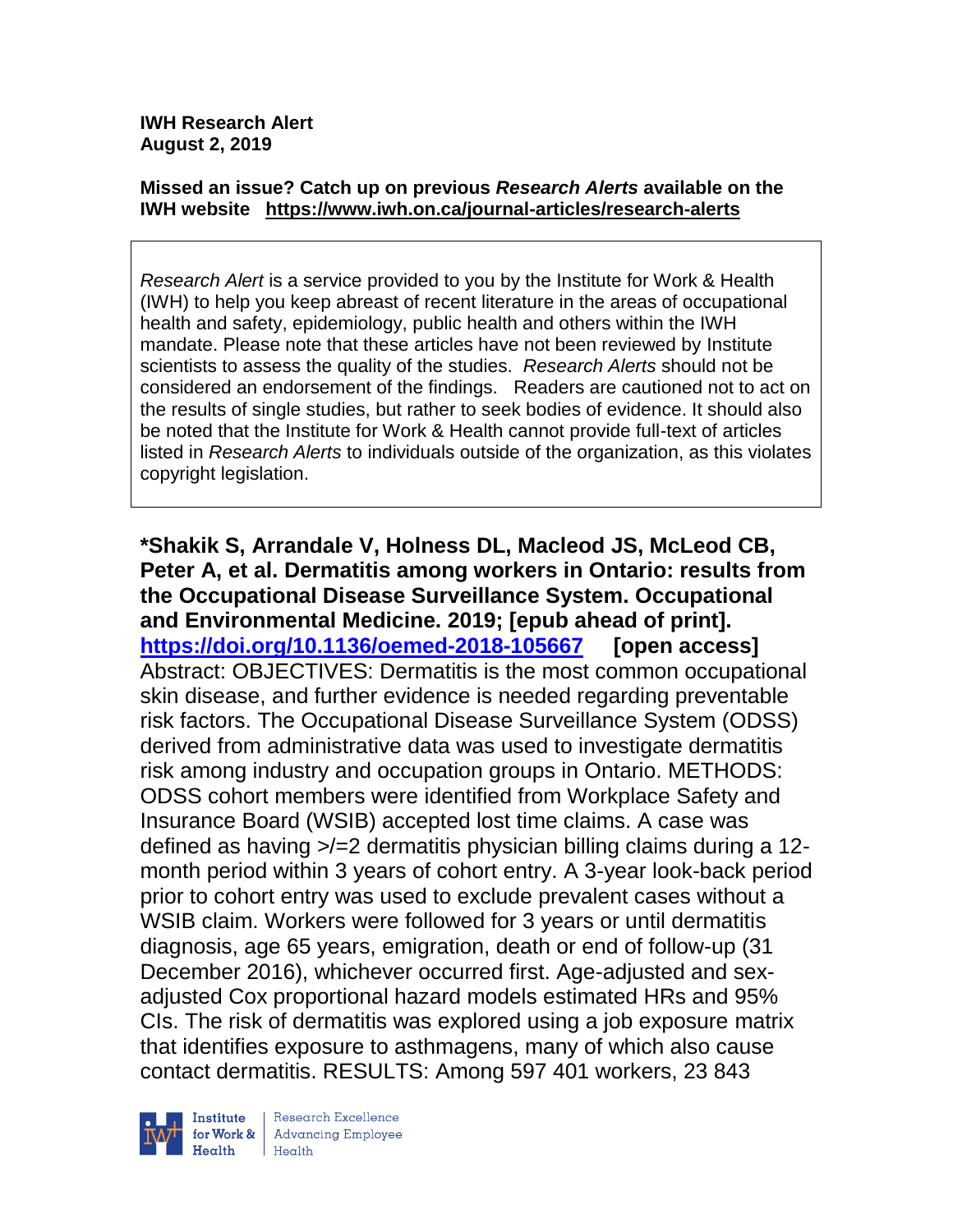cases of new-onset dermatitis were identified. Expected elevated risks were observed among several groups including furniture and fixture industries, food and beverage preparation and chemicals, petroleum, rubber, plastic and related materials processing occupations and workers exposed to metal working fluids and organic solvents. Decreased risk was observed among farmers, nurses and construction industries, and occupations exposed to latex and indoor cleaning products. CONCLUSIONS: ODSS can contribute to occupational dermatitis surveillance in Ontario by identifying occupational groups at risk of dermatitis that can then be prioritised for prevention activities

**Baillien E, Griep Y, Vander Elst T, and De Witte H. The relationship between organisational change and being a perpetrator of workplace bullying: a three-wave longitudinal study. Work and Stress. 2019; 33(3):211-230. <https://doi.org/10.1080/02678373.2018.1496161>** 

**Carder M, Seed MJ, Money A, Agius RM, and Van Tongeren M. Occupational and work-related respiratory disease attributed to cleaning products. Occupational and Environmental Medicine. 2019; 76(8):530-536.** 

### **<https://doi.org/10.1136/oemed-2018-105646>**

Abstract: OBJECTIVES: Exposure to cleaning products has been associated with adverse respiratory outcomes. This study aimed to investigate the medically reported incidence, trends in incidence and occupational determinants of work-related respiratory disorders attributed to cleaning agents and to explore the role of 'Quantitative Structure Activity Relationships' (QSAR) in corroborating the identification of chemical respiratory sensitisers. METHODS: Respiratory diagnoses attributed to cleaning agents were extracted from The Health and Occupation Research (THOR) surveillance network, 1989-2017. Incidence, trends in incidence and incidence rate ratios by occupation were investigated. Agents were classified by chemical type and QSAR hazard indices were determined for specific organic chemicals. RESULTS: Approximately 6% (779 cases) of the (non-asbestos) THOR respiratory cases were attributed to cleaning agents. Diagnoses were predominantly asthma (58%) and inhalation accidents (27%) with frequently reported chemical categories being

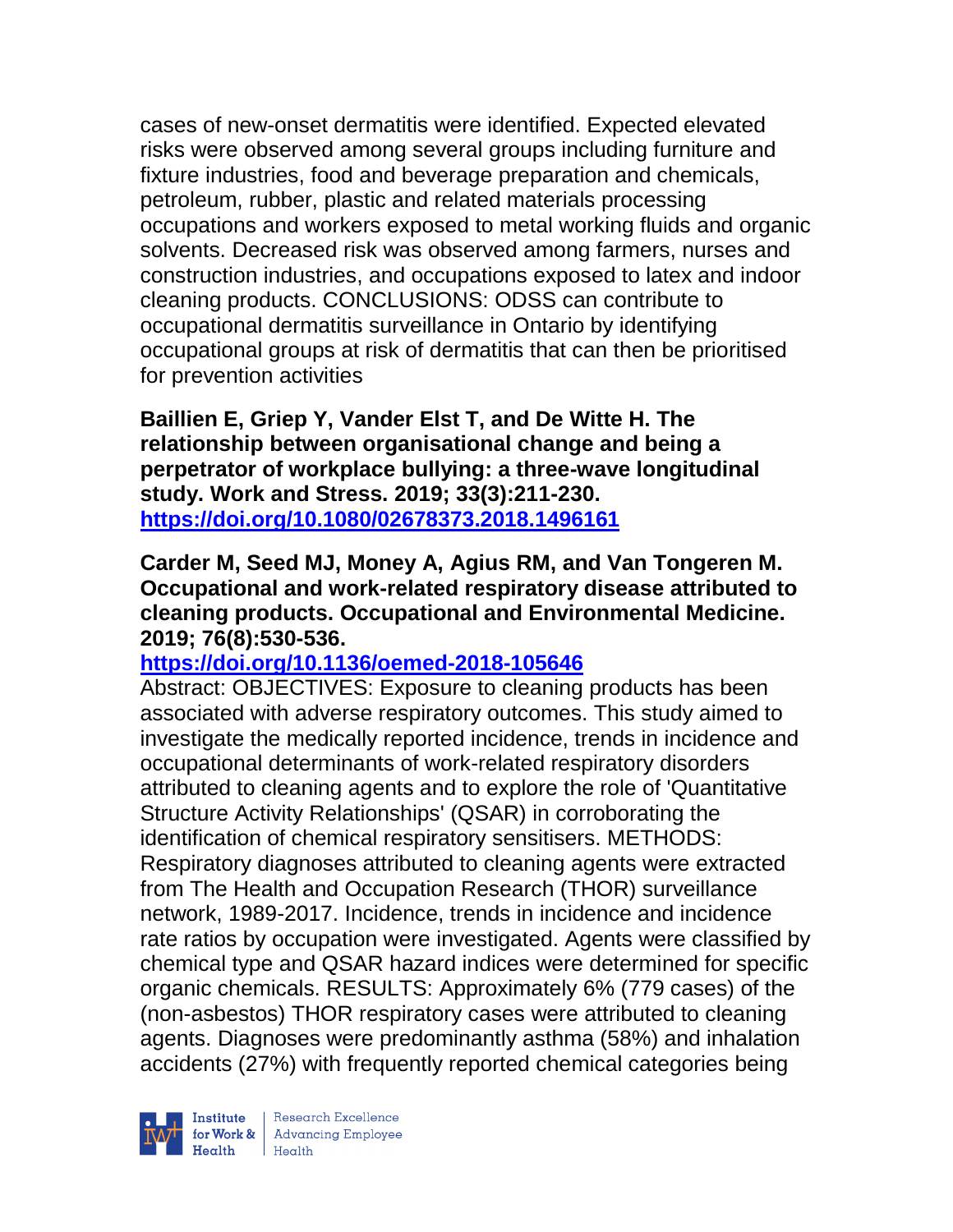aldehydes (30%) and chlorine/its releasers (26%). No significant trend in asthma incidence (1999-2017) was observed (annual average change of -1.1% (95% CI -4.4 to 2.4)). This contrasted with a statistically significant annual decline in asthma incidence (-6.8% (95% CI -8.0 to -5.6)) for non-cleaning agents. There was a large variation in risk between occupations. 7 of the 15 organic chemicals specifically identified had a QSAR generated hazard index consistent with being a respiratory sensitiser. CONCLUSION: Specific occupations appear to be at increased risk of adverse respiratory outcomes attributed to cleaning agents. While exposure to agents such as glutaraldehyde have been addressed, other exposures, such as to chlorine, remain important. Chemical features of the cleaning agents helped distinguish between sensitising and irritant agents

### **Colburn D, Russo L, Burkard R, and Hostler D. Firefighter protective clothing and self contained breathing apparatus does not alter balance testing using a standard sensory organization test or motor control test in healthy, rested individuals. Applied Ergonomics. 2019; 80:187-192.**

# **<https://doi.org/10.1016/j.apergo.2019.05.010>**

Abstract: BACKGROUND: There is a high rate of injury associated with firefighting: in 2016, 21% of all fireground injuries were attributed to falls, jumps and slips. Examining factors related to balance, including experience in wearing firefighter gear, may assist in reducing injury related to falls. OBJECTIVES: To assess the effects of wearing firefighter gear on postural balance in firefighters and nonfirefighters in a rested condition. METHODS: Each subject attended two sessions. In session 1, informed consent was obtained, a threshold audiogram was collected, and the sensory organization test (SOT) and motor control test (MCT) were administered with the subject dressed in street clothes. The second session was comprised of three different conditions with the order of testing randomized across subjects: street clothing, firefighter protective garments (coat, pants, helmet, hood) with breathing apparatus but no facemask, and firefighter protective garments with breathing apparatus and facemask. Twenty subjects participated: ten firefighters (8 males) and sex and age-matched non-firefighters (8 males) completed the study. RESULTS: SOT scores were obtained for each sub-condition, including the overall performance score and sensory weightings. For

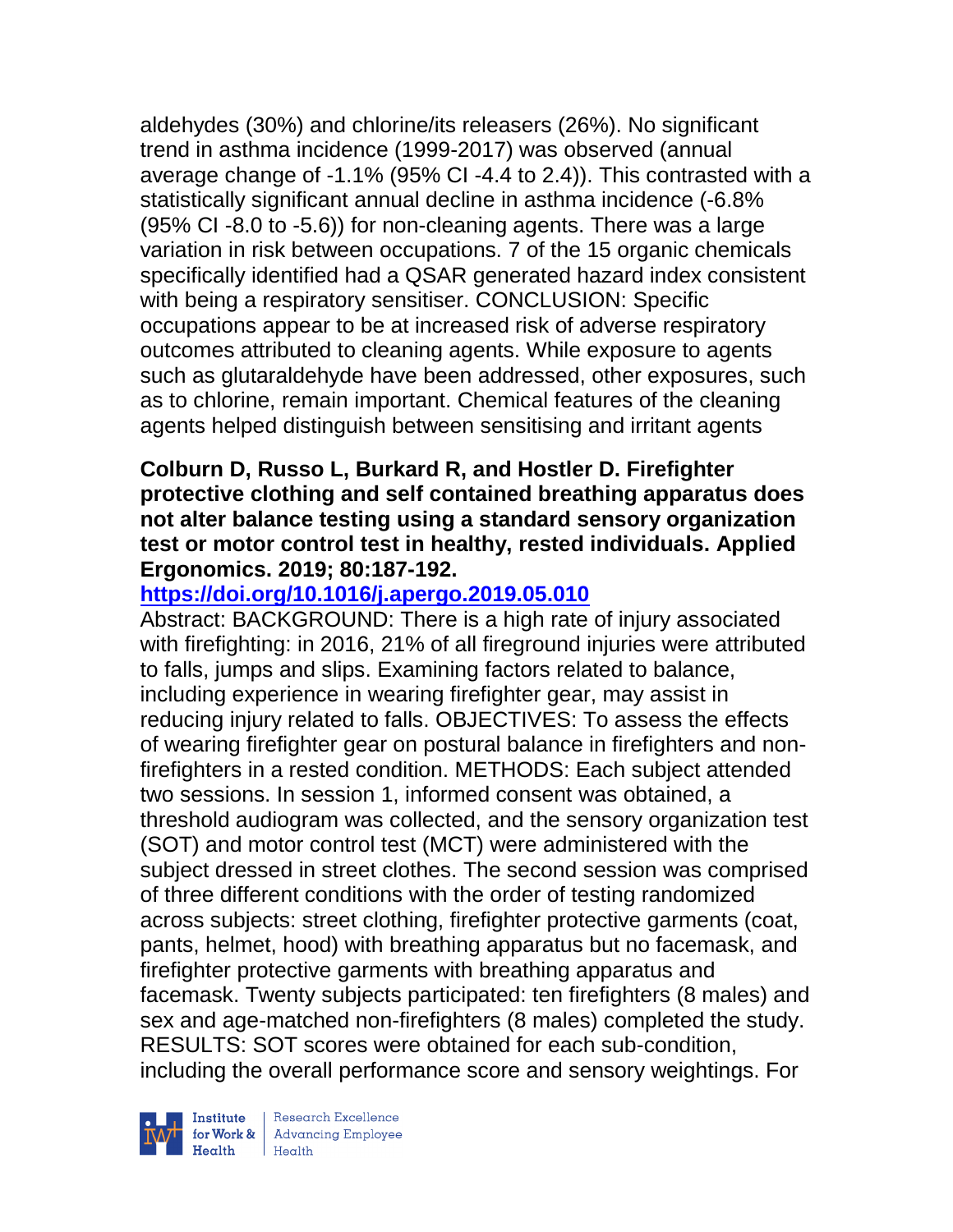the MCT, latency and amplitude data were obtained for the three forward and three reverse translation conditions. A significant difference was found for large forward surface translations in the MCT in firefighters. CONCLUSION: In spite of the altered center of balance created by breathing apparatus and the altered visual cues created by the facemask, wearing firefighter gear did not substantively affect anterior-posterior postural stability or motor response to linear translation in rested, healthy individuals. Firefighters and non-firefighters performed similarly across all except one of the experimental conditions

**Ferreira AI, da Costa Ferreira P, Cooper CL, and Oliveira D. How daily negative affect and emotional exhaustion correlates with work engagement and presenteeism-constrained productivity. International Journal of Stress Management. 2019; 26(3):261-271. <https://doi.org/10.1037/str0000114>** 

# **Gibbs A, Jewkes R, Willan S, Al Mamun M, Parvin K, Yu M, et al. Workplace violence in Bangladesh's garment industry. Social Science & Medicine. 2019; 235112383.**

# **<https://doi.org/10.1016/j.socscimed.2019.112383>**

Abstract: Workplace violence (WPV) is widely reported in the Bangladeshi garment industry, impacting women workers' health and wellbeing. We explore factors associated with female workers experience or witnessing of WPV and perpetration by managers, in eight Bangladeshi garment factories. We hypothesise workers' experience of WPV is associated with i) individual factors, potentially impacting productivity (age, depression, length of work, and disability/functional limitations), ii) experience of intimate partner violence (IPV), and iii) factory culture (management styles, and adherence to laws around workers' rights). We hypothesise that managers' perpetration of emotional WPV is associated with their perceptions of female workers (indicated by their patriarchal gender attitudes and hierarchal attitudes), and whether they experience work related stress and burnout. Cross-sectional data were collected from eight self-selecting garment factories in Bangladesh, between September and December 2016 (800 female workers, 395 managers). Data were analysed with multivariable linear regression modelling. In the past four weeks, 73.5% of workers reported

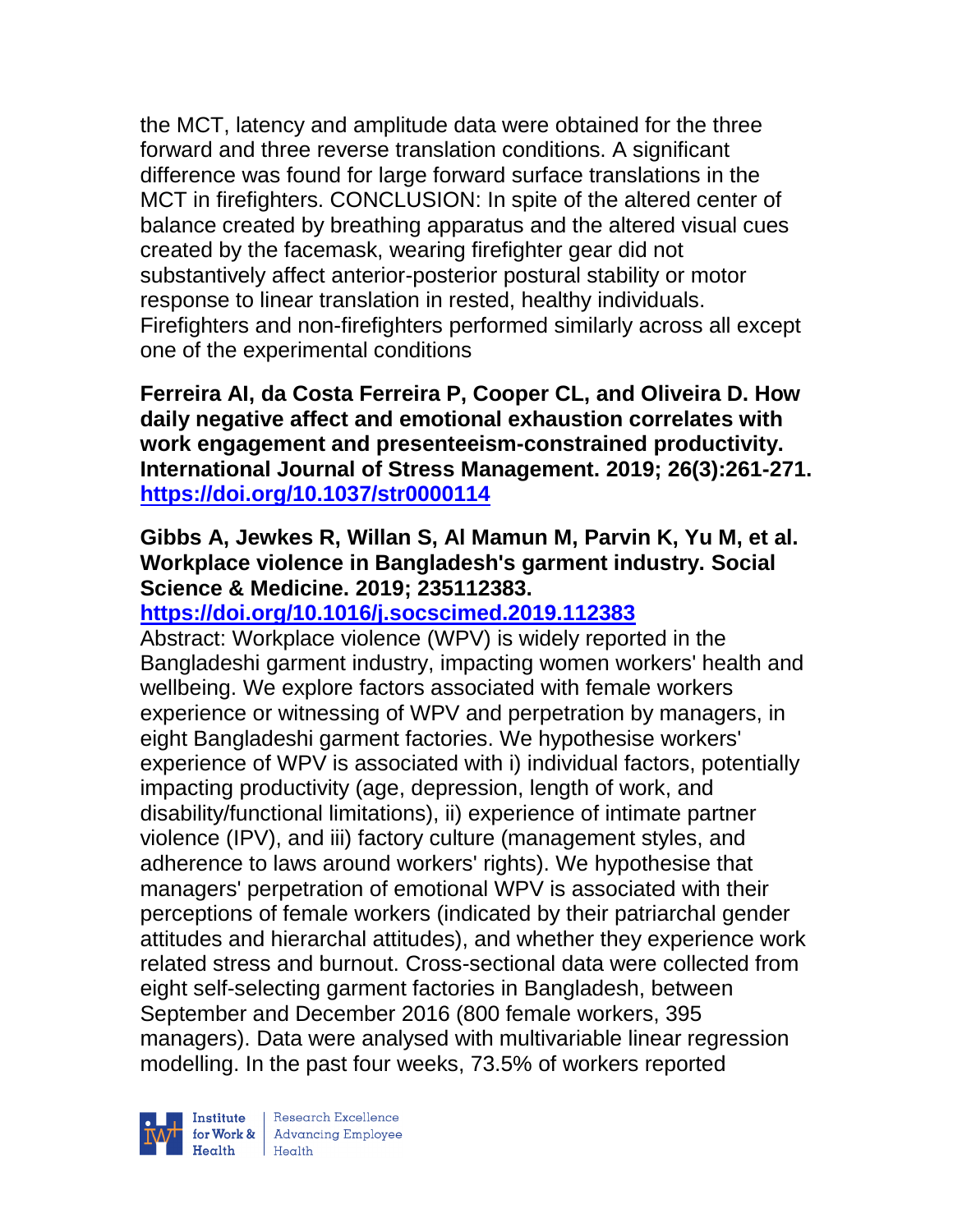experiencing or witnessing physical or emotional WPV, while 63.5% of managers reported perpetrating emotional WPV. Workers' experience or witnessing of WPV was associated with more depressive symptoms (beta 0.04, 95%CI 0.01, 0.07), more functional limitations (moderate limitations beta 1.32 95%CI 0.22, 2.42), experience of IPV (beta 2.78 95%CI 2.11, 3.44), and factory culture (challenges accessing leave (beta 3.69 95%CI 2.68, 4.70), and perceptions of more coercive management practices (beta 0.41 95%CI 0.32, 0.50). Managers' perpetration of emotional WPV was associated with higher levels of burnout (beta 0.02 95%CI 0.01, 0.04), and more hierarchical attitudes towards workers (beta 0.33 95%CI 0.21, 0.45). These findings suggest the global manufacturing regime of 'Just-in-Time' (JIT) production, emphasising shortturnaround times and high levels of productivity, combined with hierarchical attitudes towards workers, are important factors shaping WPV

**Groot D, van Hooff ML, Kroeze RJ, Monshouwer M, O'Dowd J, Horsting P, et al. Long-term results of an intensive cognitive behavioral pain management program for patients with chronic low back pain: a concise report of an extended cohort with a minimum of 5-year follow-up. European Spine Journal. 2019; 28(7):1579-1585.** 

# **<https://doi.org/10.1007/s00586-019-05967-6>**

Abstract: PURPOSE: Treatment options for chronic low back pain (CLBP) include cognitive behavioral interventions. Most of these interventions only have small and short-lived effects. Using strict inclusion criteria for participation in an intensive combined physical and psychological program, encouraging effects were reported at 1 year follow-up. This study evaluates the long-term follow-up results of the same program. The hypothesis is that previously reported results are maintained. METHODS: Structured interviews were conducted in a prospective extended cohort with a minimum of 5-year follow-up in a similar fashion as in the 1-year follow-up report. The median followup in this cohort was 6.5 years. The extended cohort consisted of 277 patients (85% response). RESULTS: Outcomes include daily functioning, quality of life, current pain intensity, pain disturbance in daily activities and indicators of the use of pain medication and healthcare services. The previously reported positive 1-year follow-up

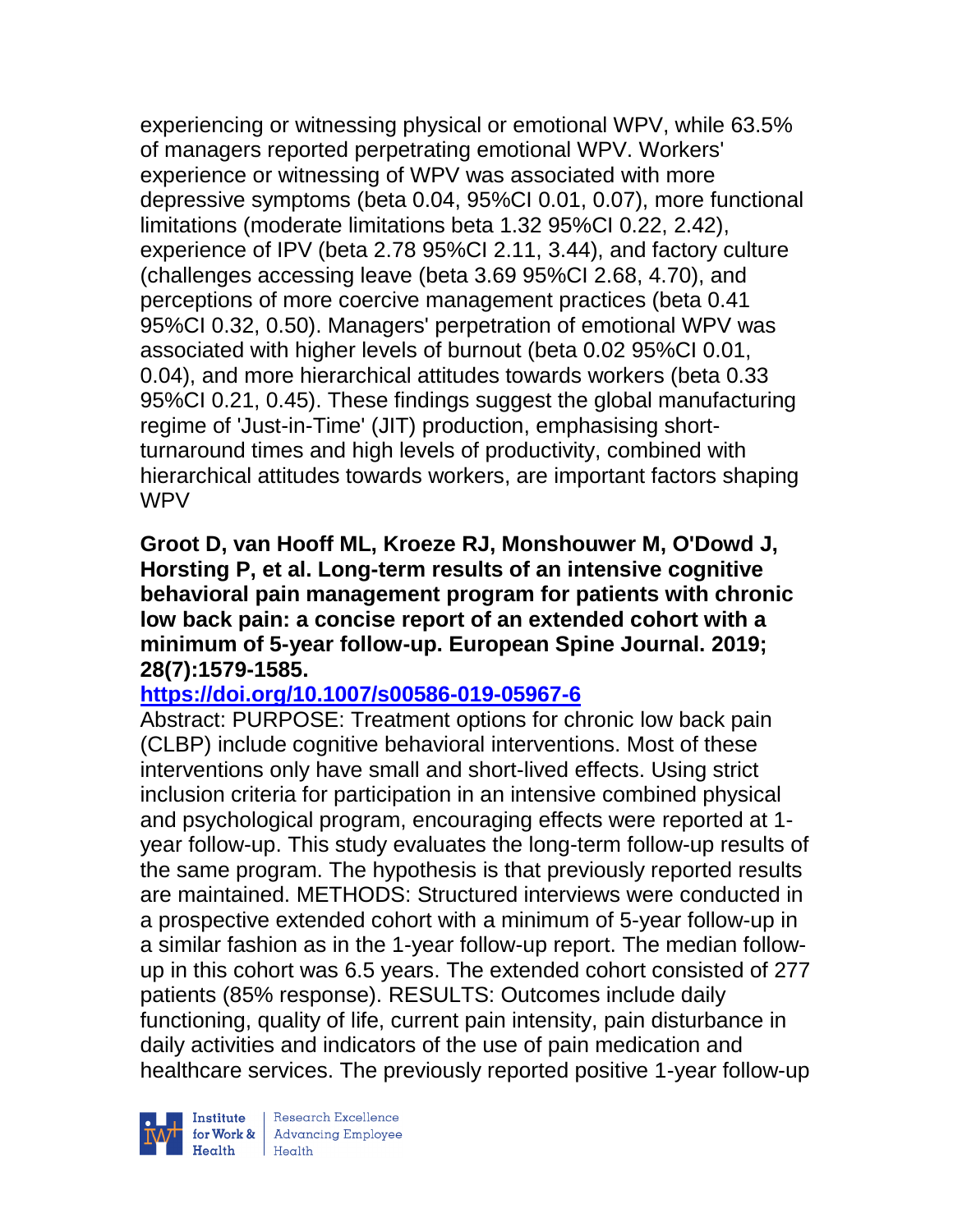results were maintained at a minimum of 5-year follow-up. Disability as measured with the Oswestry disability index (ODIv2.1a) decreased from 40 to 27 in the first year. This positive result was maintained at the 6.5-year follow-up with an ODI of 28. Pain intensity (NRS 0-100) improved from 60 to 39 in the first year, and at 6.5 years, this had further improved to 33. Improvement in quality of life (SF 36) at 1 year follow-up was maintained at 6.5-year follow-up, and healthcare consumption had decreased substantially as measured with doctor visits and analgesics used for CLBP. CONCLUSION: Selected and motivated patients with longstanding CLBP improve fast after an intensive combined physical and psychological program in daily functioning, pain and quality of life. Positive 1-year results are maintained, and healthcare utilization was still reduced at a minimum of 5-year follow-up. These slides can be retrieved under Electronic Supplementary Material

## **Keteyian C, Schwatka N, Dally M, Tran M, Shore E, Weitzenkamp D, et al. The impact of industry and body part injured on repeat workers' compensation claims. American Journal of Industrial Medicine. 2019; 62(8):680-690.**

## **<https://doi.org/10.1002/ajim.22994>**

Abstract: BACKGROUND: Few studies investigate the influence of body part injured and industry on future workers' compensation claims. METHODS: Using claims incurred from 1 January 2005 to 31 July 2015 ( $n = 77$  494) from the largest workers' compensation insurer in Colorado, we assessed associations between worker characteristics, second claims involving any body part and the same body part. We utilized Cox proportional hazards models to approximate the probability of a second claim. RESULTS: First claims represented 74.9% ( $n = 58007$ ) and second claims 25.2% ( $n = 19$ ) 487) of total claims. Sex, age, industry, and body part of the first claim were associated with the probability of second claims and the body part affected. The 5-year probabilities of second claims and same body part second claims were 27.0% (95% confidence interval [CI]: 26.6%-27.5%) and 6.2% (95% CI: 5.9%-6.5%) in males and 26.5% (95% CI: 26.0%-27.0%) and 6.7% (95% CI: 6.5%-7.0%) in females. Most second claims occurred within 3 years. CONCLUSIONS: Most second claims occur within 3 years. Body part

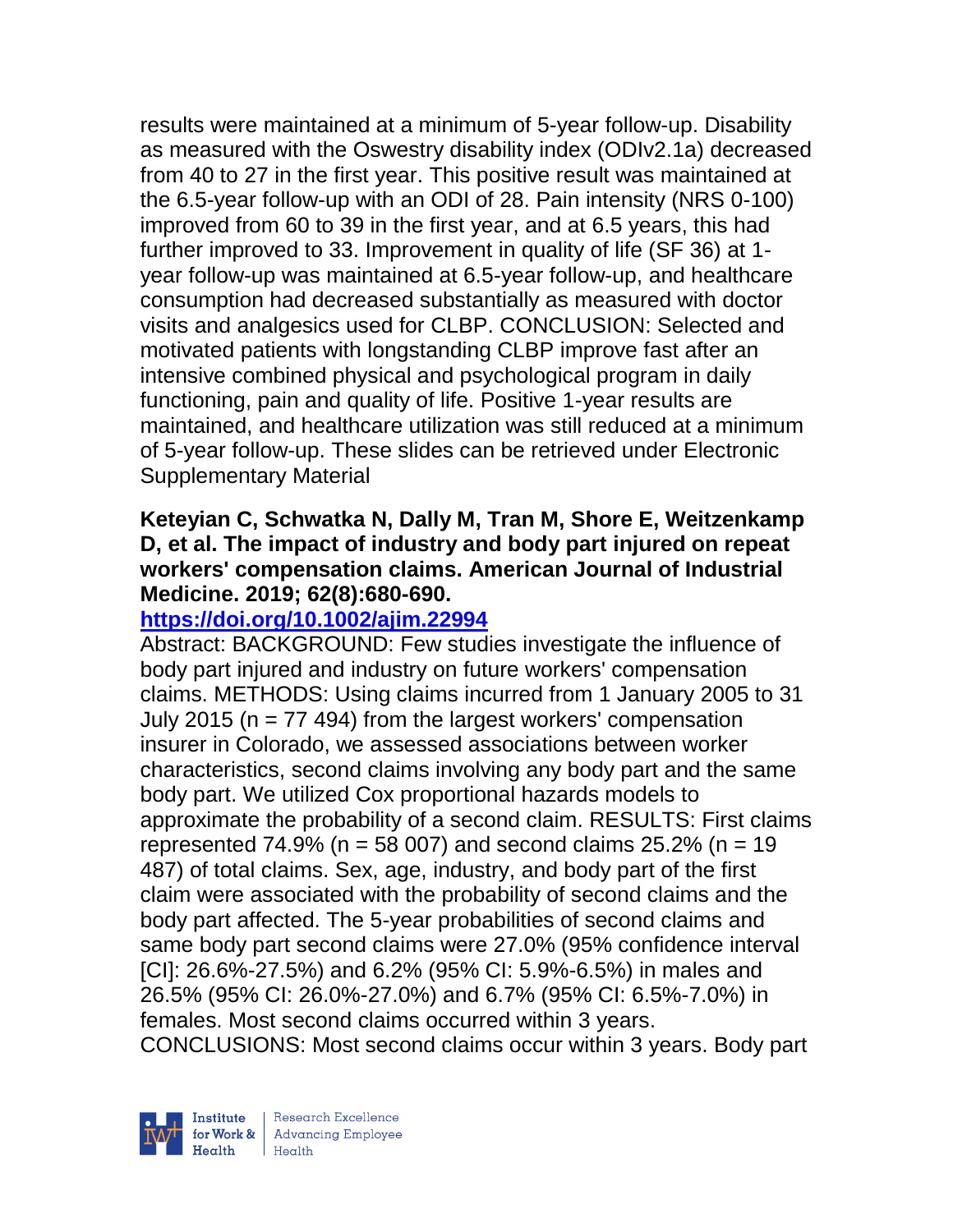and industry-specific injury patterns suggest missed opportunities for prevention

#### **Krick A and Felfe J. Who benefits from mindfulness? The moderating role of personality and social norms for the effectiveness on psychological and physiological outcomes among police officers. Journal of Occupational Health Psychology. 2019; [epub ahead of print]. <https://doi.org/10.1037/ocp0000159>**

#### Abstract: There is a growing interest to use mindfulness-based interventions (MBIs) for occupational health promotion. As most evidence for the beneficial effects comes from convenience samples in the social/education/health sector, it is still an open question if MBIs are effective in other contexts, or for whom MBIs are more effective. In addition, self-selection and sample characteristics may have biased previous findings. Theoretically and practically, it is important to know whether MBIs are also effective for nonselective samples outside the social and health sector, especially in agentic and male-oriented cultures. Therefore, this study investigates the effects of a MBI on physiological and psychological criteria in a nonselective sample of police officers. Moreover, this study examines whether effectiveness depends on participants' personality (neuroticism, openness, and conscientiousness) and on perceived social norms toward MBIs. Using a pre-post intervention design,  $N =$ 267 police officers were randomly assigned to an intervention group receiving a 6-week intervention and to a control group. Repeatedmeasures analysis of variance showed a positive effect on heart rate variability and a stronger reduction of psychological strain, health complaints, and negative affect, as well as more improvement of mindfulness and self-care in the intervention group in comparison with the control group. Additionally, participants higher in neuroticism and openness benefitted more, and the effectiveness was stronger for those who perceived a favorable social norm toward MBIs. Our findings provide evidence that participants with male-oriented occupations may also benefit from a MBI. The importance of individual differences and the social context is discussed. (PsycINFO Database Record (c) 2019 APA, all rights reserved)



| Research Excellence for Work & Advancing Employee<br>Health Health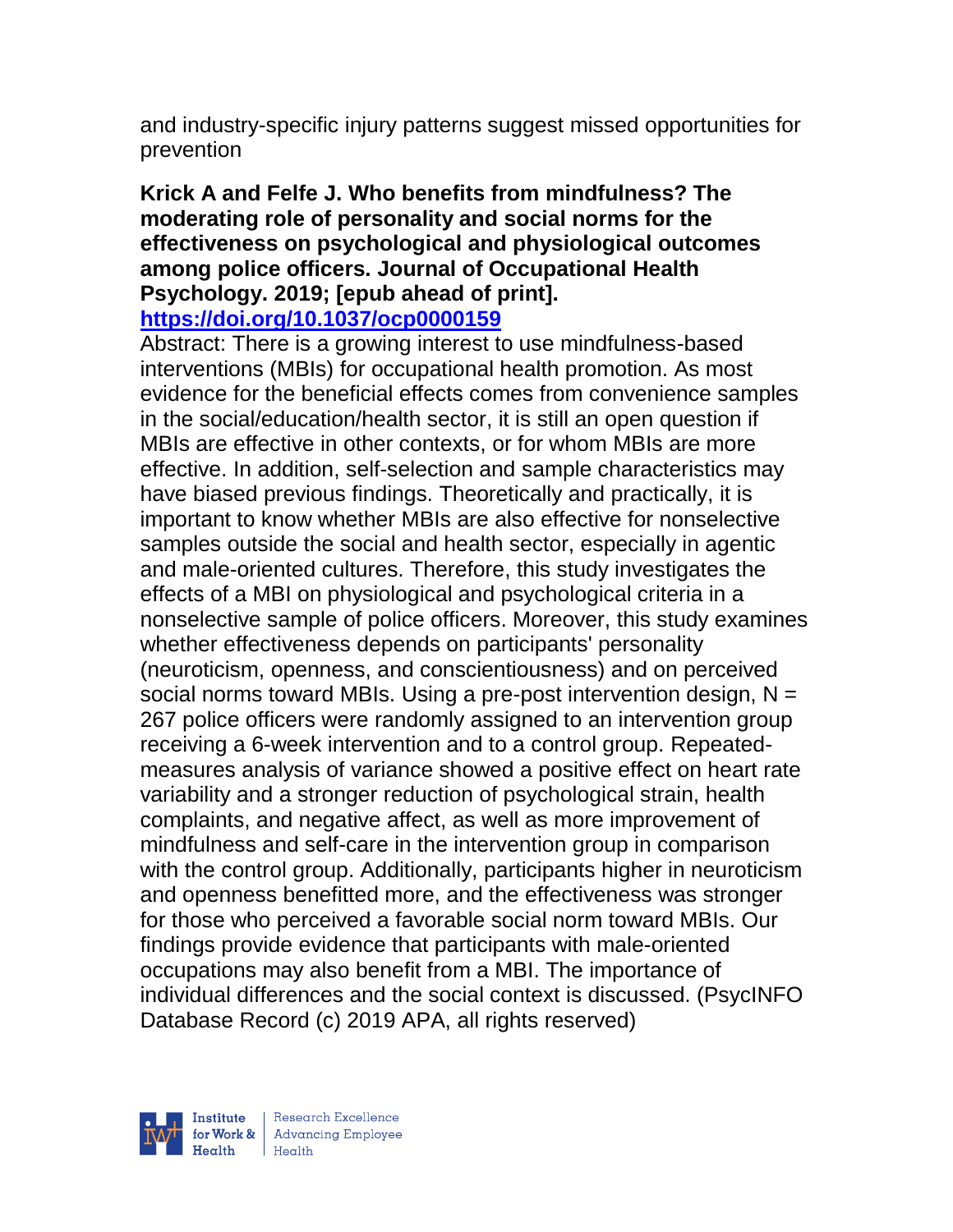**Levack WMM, Rathore FA, Pollet J, and Negrini S. One in 11 Cochrane reviews are on rehabilitation interventions, according to pragmatic inclusion criteria developed by Cochrane rehabilitation. Archives of Physical Medicine & Rehabilitation. 2019; 100(8):1492-1498.** 

## **<https://doi.org/10.1016/j.apmr.2019.01.021>**

Abstract: OBJECTIVE: To identify all published protocols and reviews in the Cochrane Library relevant to the scope of practice of rehabilitation; to test pragmatic criteria to identify rehabilitation interventions; to begin categorizing reviews according to the professionals involved in delivering the intervention and broad areas of clinical practice. DATA SOURCES: Cochrane Database of Systematic Reviews. STUDY SELECTION: We screened all published reviews and protocols in the Cochrane library. DATA EXTRACTION: We built an online relational database into which we imported titles and abstracts of all reviews and protocols published in the Cochrane Library from 1996 to August 2018. We recruited rehabilitation professionals worldwide through Cochrane Rehabilitation's social media to find and tag rehabilitation reviews in this database. One rehabilitation physician and 1 allied health professional independently tagged each title against prespecified criteria. The Cochrane Rehabilitation Review Committee examined disagreements between contributors for any uncertainties about how to categorize a review. We revised and improved our preliminary criteria for identifying rehabilitation interventions as the work progressed. DATA SYNTHESIS: We identified that 9.4% of all Cochrane publications (894/9471 reviews and protocols) are directly relevant to the practice of rehabilitation. The professional groups whose interventions were most frequently the subject of rehabilitation reviews and protocols were rehabilitation physicians and physical therapists. We also identified a final list of inclusion and exclusion criteria for reviews on rehabilitation interventions. CONCLUSION: Many Cochrane Reviews are directly relevant to rehabilitation. Cochrane needs to consider the rehabilitation community a major stakeholder in all its work. The pragmatic criteria we tested are offered for future discussions on the identification and categorization of rehabilitation interventions by stakeholders worldwide. This work will support the spread of content from the Cochrane Library to rehabilitation professionals and guide future research



 $\begin{tabular}{|l|l|} \hline \textbf{Institute} & Research \textbf{Excellence} \\ \hline \textbf{for Work & Advancing Employee} \\ \textbf{Health} & Health \\ \hline \end{tabular}$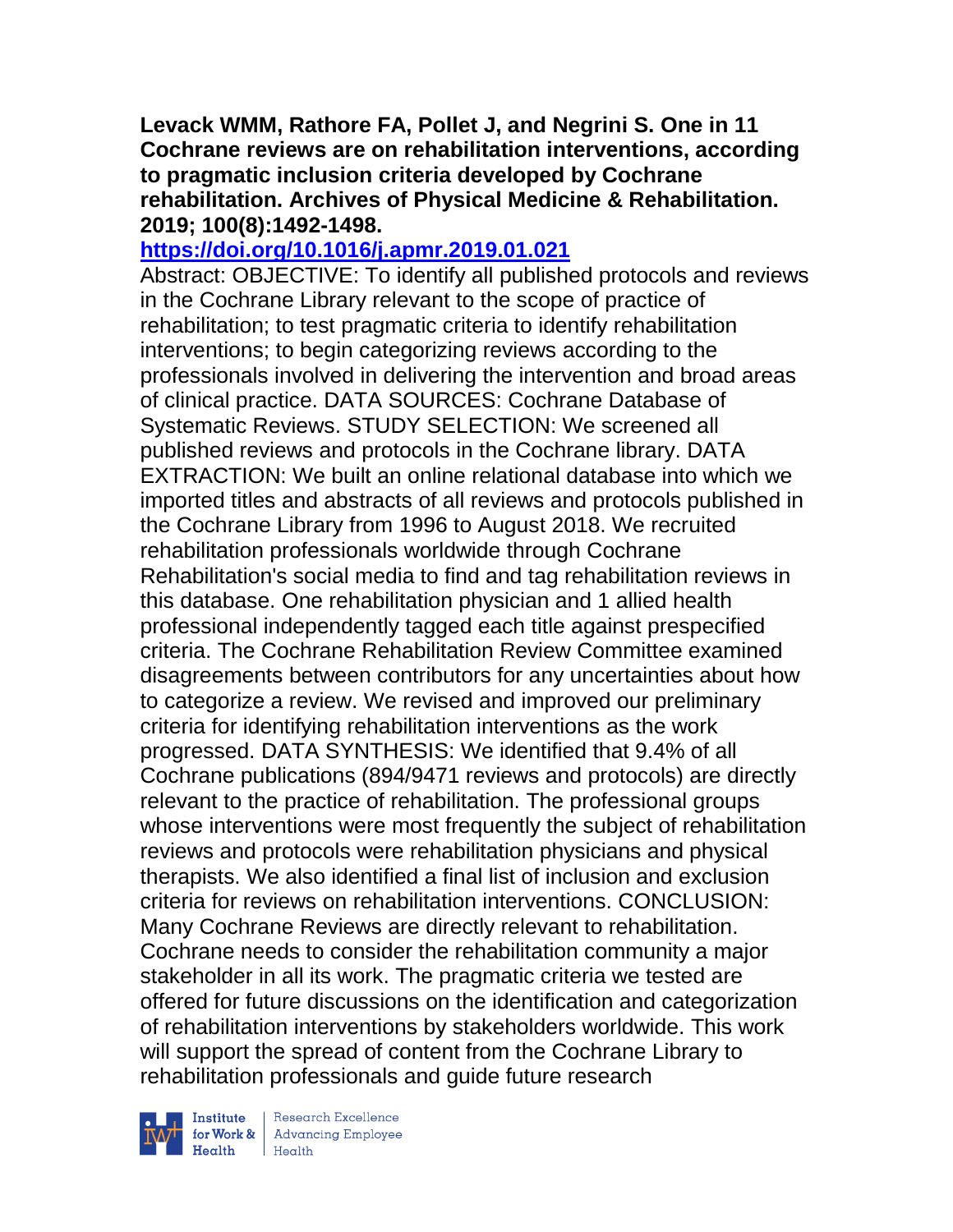## **Lundberg T and Melander S. Key push and pull factors affecting return to work identified by patients with long-term pain and general practitioners in Sweden. Qualitative Health Research. 2019; 29(11):1581-1594.**

# **<https://doi.org/10.1177/1049732319837227>**

Abstract: Research shows that working is positive for people with long-term pain but that work-related support from health professionals is inadequate. One explanation for this inadequacy is that patients and providers differ in terms of perspectives on motivation to work. In this article, we compare factors that 31 patients and 15 general practitioners consider important to promote return to work for people with long-term pain. We analyzed the interviews with thematic analysis and a motivational push and pull framework to cover different motivational factors, societal and individual, that might push or pull patients from or toward work. Providers said that a difference between working and nonworking patients is their level of individual motivation, while the patients' stories showed that the main difference was the physical (non)ability to push themselves to work. We suggest that work-related support can be improved by addressing such differences in clinical practice

## **Meterko M, Marino M, Ni P, Marfeo E, McDonough CM, Jette A, et al. Psychometric evaluation of the improved work-disability functional assessment battery. Archives of Physical Medicine & Rehabilitation. 2019; 100(8):1442-1449.**

# **<https://doi.org/10.1016/j.apmr.2018.09.125>**

Abstract: OBJECTIVE: To assess psychometric properties of the improved Work Disability Functional Assessment Battery (WD-FAB 2.0). DESIGN: Longitudinal study. SETTING: Community. PARTICIPANTS: Three samples of working-age (21-66) adults (N=1006): (1) unable to work because of a physical condition (n=375); (2) unable to work because of a mental health condition (n=296); (3) general United States working age sample (n=335). INTERVENTION: NA. MAIN OUTCOME MEASURES: All samples completed the WD-FAB 2.0; the second administration came 5 days after the first. Construct validity was examined by convergent and divergent correlational analysis using legacy measures. Test-retest reliability was assessed by intraclass correlation coefficients (ICC3,1). Standard error of the mean (SEM) and minimal detectable change

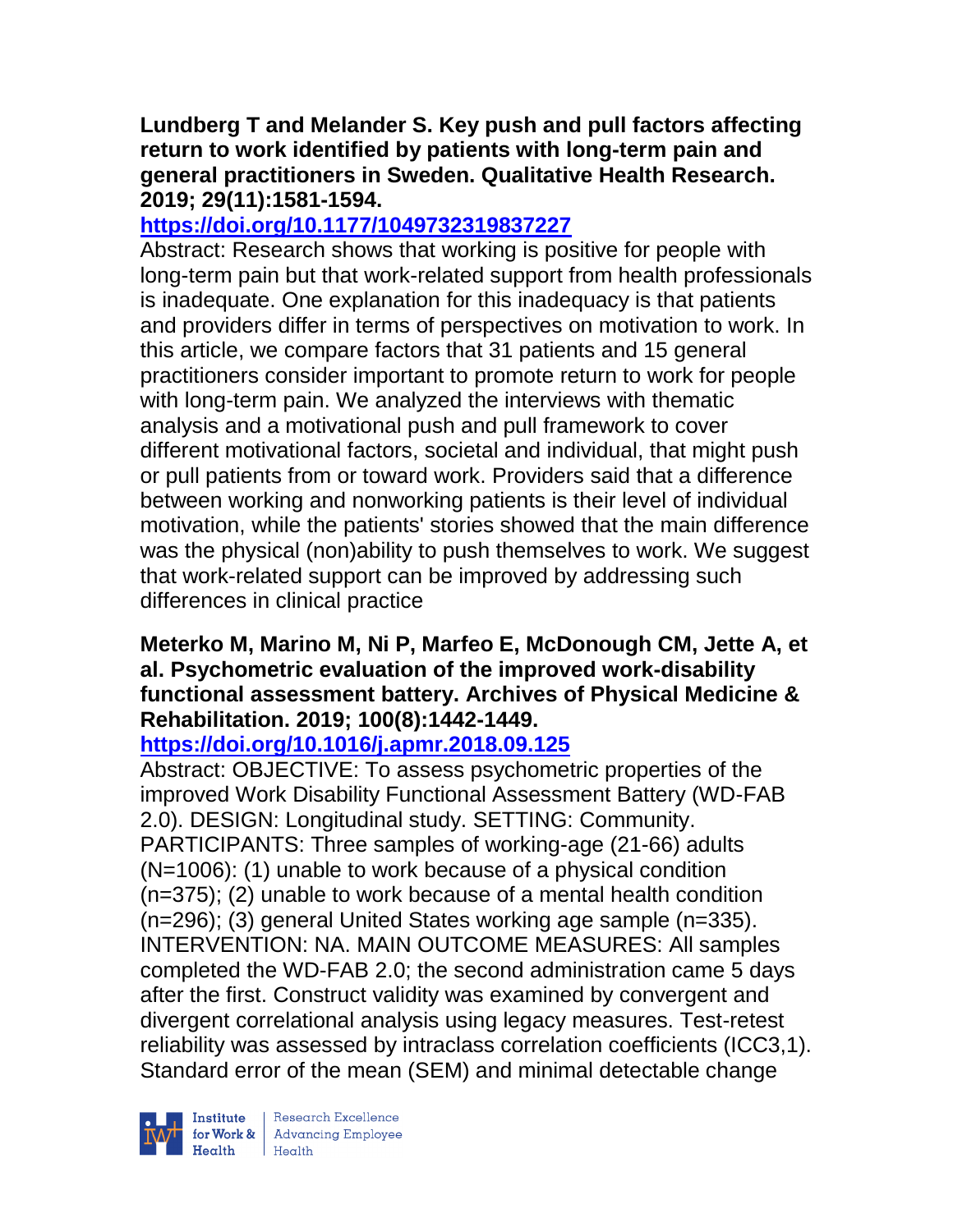(MDC90) were calculated to measure scale precision and sensitivity. RESULTS: Physical function ICCs ranged from 0.69 to 0.77 in the general sample, and 0.66 to 0.86 in the disability sample. Mental health function scales ICCs ranged from 0.62 to 0.73 in the general sample, and 0.74 to 0.76 in the disability sample. SEMs for all scales indicated good discrimination; those for the physical function scales were generally lower than those for the mental health scales. MDC90 values ranged from 3.41 to 10.55. Correlations between all WD-FAB 2.0 scales and legacy measures were in the expected direction. CONCLUSIONS: The study provides substantial support for the reliability and construct validity of the WD-FAB 2.0 among 3 diverse samples. Although initially developed for use within the Social Security Administration (SSA), these results suggest that the WD-FAB 2.0 could be used for assessment and measurement of workrelated physical and mental health function in other contexts as well

## **Nicholas MK, Costa DSJ, Linton SJ, Main CJ, Shaw WS, Pearce G, et al. Implementation of early intervention protocol in Australia for 'high risk' injured workers is associated with fewer lost work days over 2 years than usual (stepped) care. Journal of Occupational Rehabilitation. 2019; [epub ahead of print]. <https://doi.org/10.1007/s10926-019-09849-y>**

Abstract: Purpose To evaluate whether a protocol for early intervention addressing the psychosocial risk factors for delayed return to work in workers with soft tissue injuries would achieve better long-term outcomes than usual (stepped) care. Methods The study used a controlled, non-randomised prospective design to compare two case management approaches. For the intervention condition, workers screened within 1-3 weeks of injury as being at high risk of delayed returned to work by the Orebro Musculoskeletal Pain Screening Questionnaire-short version (OMPSQ-SF) were offered psychological assessment and a comprehensive protocol to address the identified obstacles for return to work. Similarly identified injured workers in the control condition were managed under usual (stepped) care arrangements. Results At 2-year follow-up, the mean lost work days for the Intervention group was less than half that of the usual care group, their claim costs were 30% lower, as was the growth trajectory of their costs after 11 months. Conclusions The findings supported the hypothesis that brief psychological risk factor



 $\begin{tabular}{|l|} Institute & Research Excellence \\ \hline for Work & Advancing Employee \\ Health & Health \\ \end{tabular}$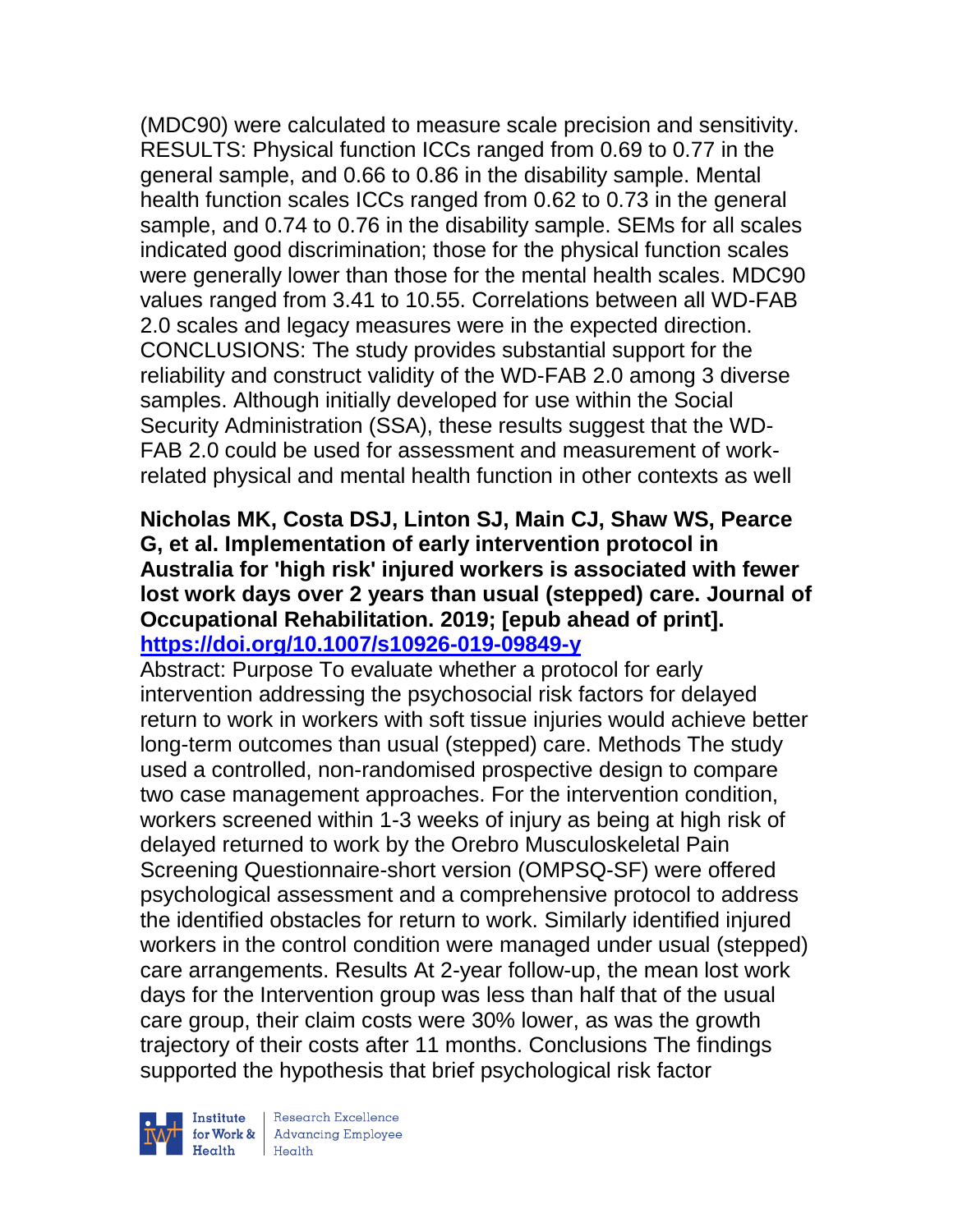screening, combined with a protocol for active collaboration between key stakeholders to address identified psychological and workplace factors for delayed return to work, can achieve better return on investment than usual (stepped) care

#### **Perez-Hernandez B, Rubio-Valverde JR, Nusselder WJ, and Mackenbach JP. Socioeconomic inequalities in disability in Europe: contribution of behavioral, work-related and living conditions. European Journal of Public Health. 2019; 29(4):640- 647.**

# **<https://doi.org/10.1093/eurpub/ckz009>**

Abstract: BACKGROUND: Previous studies have shown the existence of social inequalities in disability in many European countries. However, it is not clear what factors are associated with these inequalities. The aim of this study was to assess the contribution of behavioral factors, work-related factors and living conditions to educational inequalities in disability. METHODS: We pooled data from the seventh wave of the European Social Survey (2014) which included self-reported disability measured with the Global Activity Limitations Indicator for 19 European countries. We used multivariate logistic regression to determine the contributions of behavioral factors, work-related and living conditions to educational inequalities in disability among respondents aged 30-79. RESULTS: We found that adjusting simultaneously for three groups of determinants (behavioral, work-related and living conditions) reduces the greatest proportion of inequalities in disability in both men and women, in a range >70%. Each group of determinants contributes substantially to explain inequalities in disability. CONCLUSIONS: Inequalities in disability are a major challenge for public health in most European countries. Our findings suggest that these inequalities can be reduced by diminishing inequalities in exposure to well-known health determinants

### **Peters CE, Pasko E, Strahlendorf P, Holness DL, and Tenkate T. Solar ultraviolet radiation exposure among outdoor workers in three Canadian provinces. Annals of Work Exposures and Health. 2019; 63(6):679-688.**

**<https://doi.org/10.1093/annweh/wxz044>** 

Abstract: INTRODUCTION: Solar ultraviolet radiation (UVR)



| Research Excellence for Work & Advancing Employee<br>Health Health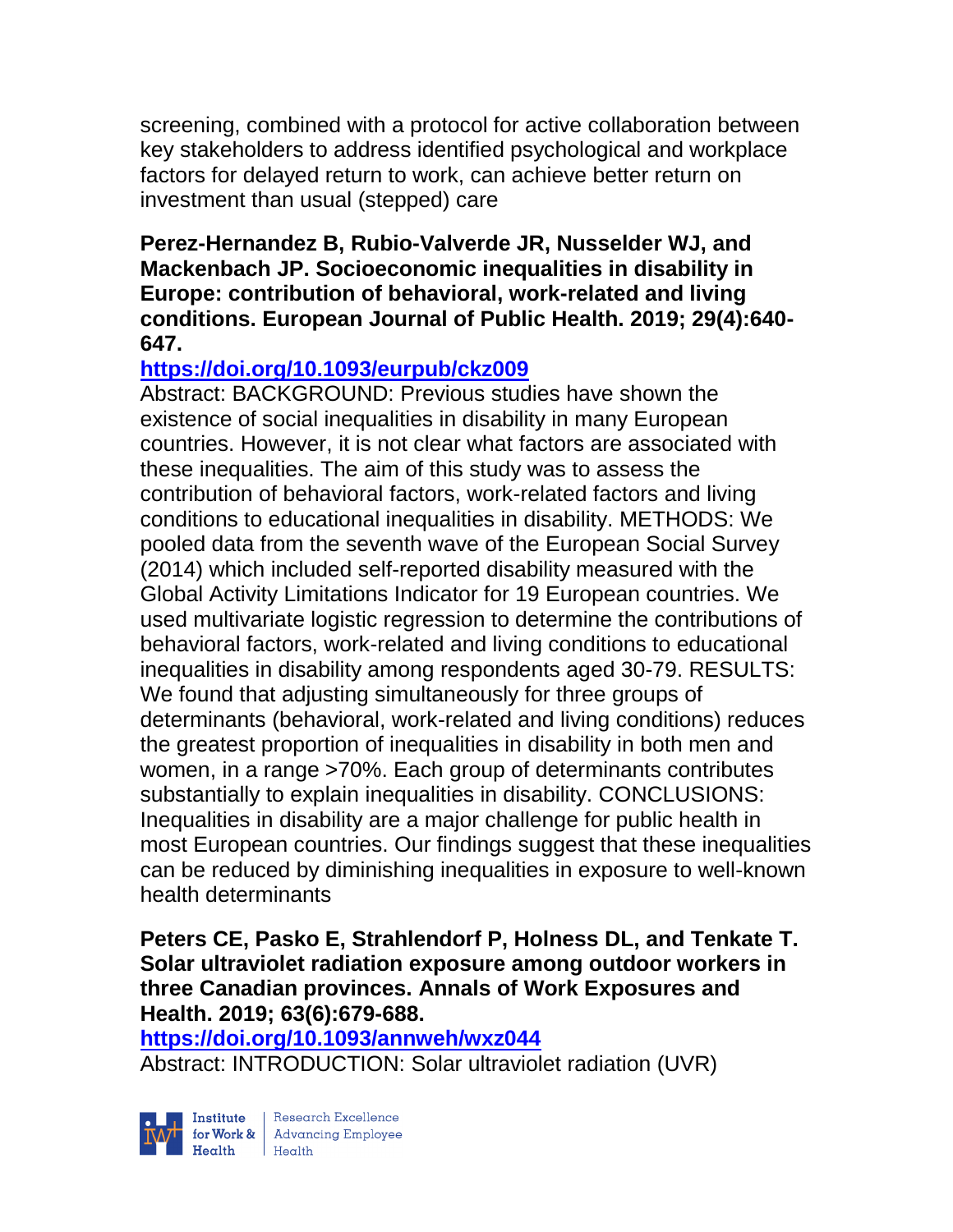exposure places outdoor workers at risk of skin cancer and exposure is difficult to control. In response, the Sun Safety at Work Canada (SSAWC) project was undertaken (2014-2016). The purpose of this substudy was to characterize the UVR exposure levels of outdoor workers in the SSAWC project. METHODS: Thirteen workplaces in the provinces of British Columbia, Ontario, and Nova Scotia participated in an exposure monitoring campaign (late summer/early fall 2016). Study participants were workers from power utilities and municipalities. Participants wore a UVR measurement badge (lightsensitive polysulfone plastic) on their wrist, shoulder, or hardhat. Badge calibration and absorbance measurements were performed in the AusSun Research Lab. Personal UVR doses are presented as standard erythemal doses (SED) and compared with the internationally recommended exposure limit (1.3 SED), as well as to the total available UVR by date. Generalized linear models were used to examine determinants of solar UVR for personal UVR dose (for both SED and percent of ambient UVR). Models considered badge placement, date, province, industry, main job task, and the hours spent outdoors. RESULTS: Mean personal UVR dose of participating workers was 6.1 SED (nearly 5x the recommended limit). Just 14% of workers experienced 'acceptable' levels of solar radiation; 10% were exposed at >10 times the limit. In univariate analyses, workers in Ontario had the highest levels (mean 7.3 SED), but even in the lowest exposed province (British Columbia), the mean personal UVR dose was 4.5 SED. Utility workers had double the exposure of municipal workers (10.4 and 5.5 SED, respectively). In the determinants of exposure models, the differences by province were muted, but utility line workers and those in general maintenance had higher predicted exposures. Those who wore their badge on their hardhat also had higher values of SED in the fully adjusted determinants models. CONCLUSIONS: Solar ultraviolet overexposure among outdoor workers is a concern, even in a country like Canada with relatively low ambient UVR. Implementation of sun safety programs should be supported in an effort to reduce exposure in this vulnerable group of workers

**Roberts SLE, Healey A, and Sevdalis N. Use of health economic evaluation in the implementation and improvement science fields: a systematic literature review. Implementation Science.** 



| Research Excellence **Institute** Research Excellence<br> **Fractional Advancing Employee**<br> **Health** Health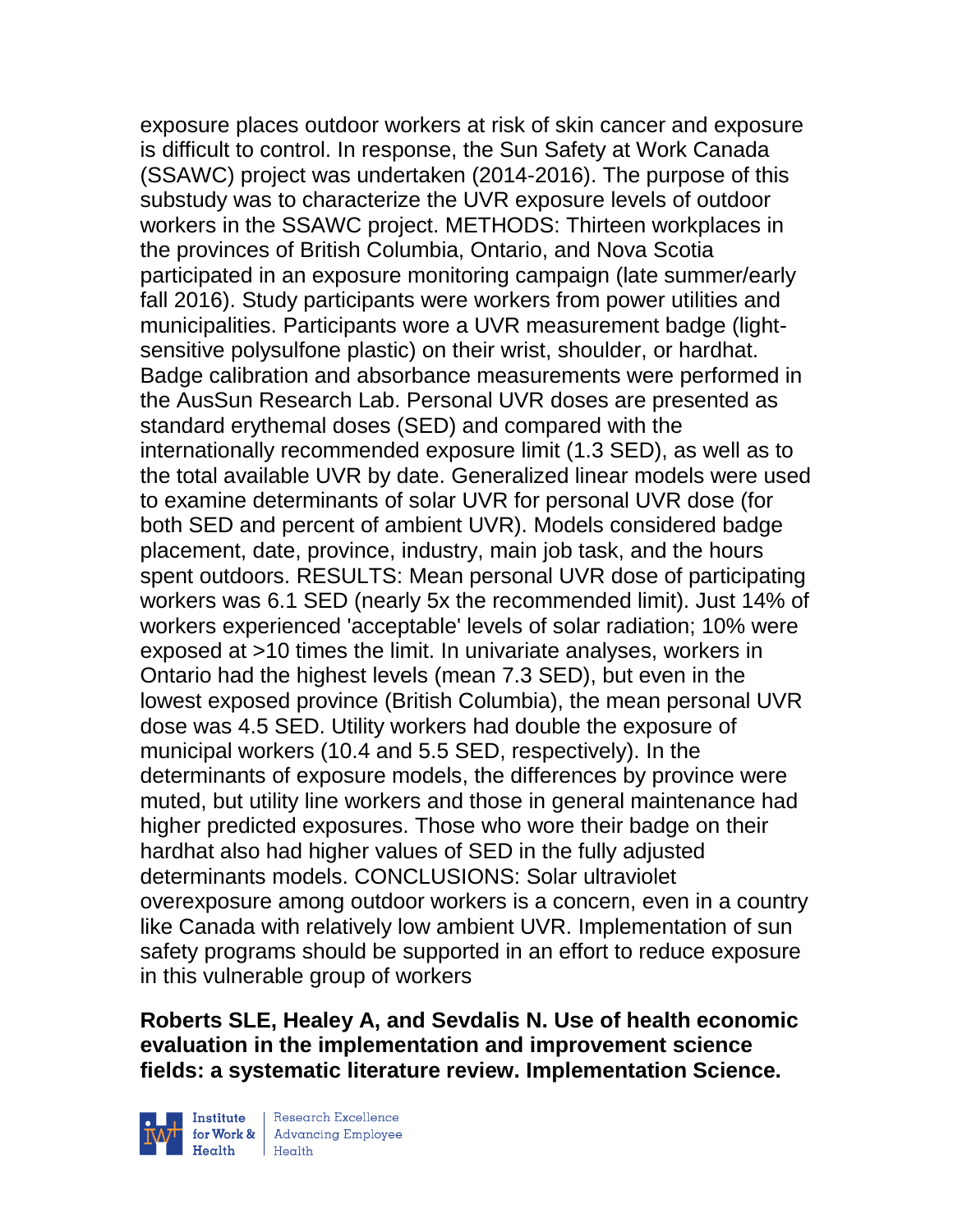# **2019; 14(1):72.**

**<https://doi.org/10.1186/s13012-019-0901-7> [open access]** Abstract: BACKGROUND: Economic evaluation can inform whether strategies designed to improve the quality of health care delivery and the uptake of evidence-based practices represent a cost-effective use of limited resources. We report a systematic review and critical appraisal of the application of health economic methods in improvement/implementation research. METHOD: A systematic literature search identified 1668 papers across the Agris, Embase, Global Health, HMIC, PsycINFO, Social Policy and Practice, MEDLINE and EconLit databases between 2004 and 2016. Abstracts were screened in Rayyan database, and key data extracted into Microsoft Excel. Evidence was critically appraised using the Quality of Health Economic Studies (QHES) framework. RESULTS: Thirty studies were included-all health economic studies that included implementation or improvement as a part of the evaluation. Studies were conducted mostly in Europe (62%) or North America (23%) and were largely hospital-based (70%). The field was split between improvement ( $N = 16$ ) and implementation ( $N = 14$ ) studies. The most common intervention evaluated (43%) was staffing reconfiguration, specifically changing from physician-led to nurse-led care delivery. Most studies  $(N = 19)$  were ex-post economic evaluations carried out empirically-of those, 17 were cost effectiveness analyses. We found four cost utility analyses that used economic modelling rather than empirical methods. Two cost-consequence analyses were also found. Specific implementation costs considered included costs associated with staff training in new care delivery pathways, the impacts of new processes on patient and carer costs and the costs of developing new care processes/pathways. Over half (55%) of the included studies were rated 'good' on QHES. Study quality was boosted through inclusion of appropriate comparators and reporting of incremental analysis (where relevant); and diminished through use of post-hoc subgroup analysis, limited reporting of the handling of uncertainty and justification for choice of discount rates. CONCLUSIONS: The quantity of published economic evaluations applied to the field of improvement and implementation research remains modest; however, quality is overall good. Implementation and improvement scientists should work closely with health economists to consider costs associated with improvement



 $\begin{tabular}{|l|} Institute & Research Excellence \\ \hline for Work & Advancing Employee \\ Health & Health \\ \end{tabular}$